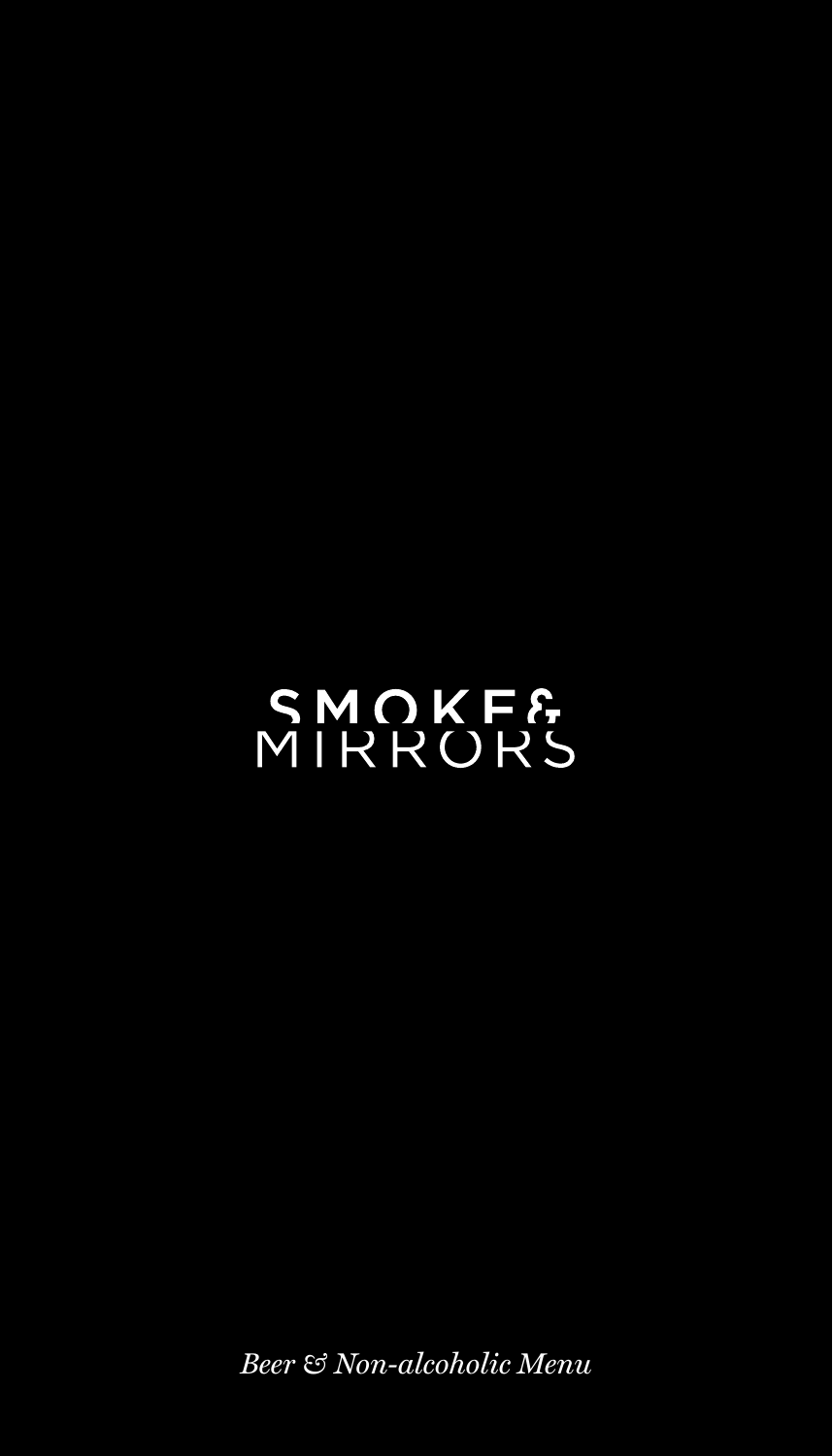## *Draught Beer*

| $\alpha$ $\alpha$ $\mathbf{n}$ $\cdot$ $\mathbf{1}$ |    |
|-----------------------------------------------------|----|
| Singapore                                           |    |
| <b>BLONDE ALE</b>                                   | 16 |
| <b>BOHEMIAN LAGER</b><br>Singapore                  | 18 |

|--|

| <b>COKE</b>                | 8 |
|----------------------------|---|
| <b>SPRITE</b>              | 8 |
| <b>COKE LIGHT</b>          | 8 |
| <b>TONIC WATER</b>         | 8 |
| <b>SODA WATER</b>          | 8 |
| <b>HOMEMADE GINGERBEER</b> | 8 |

| <b>Juices</b>    |   |
|------------------|---|
| <b>ORANGE</b>    | 8 |
| <b>CRANBERRY</b> | 8 |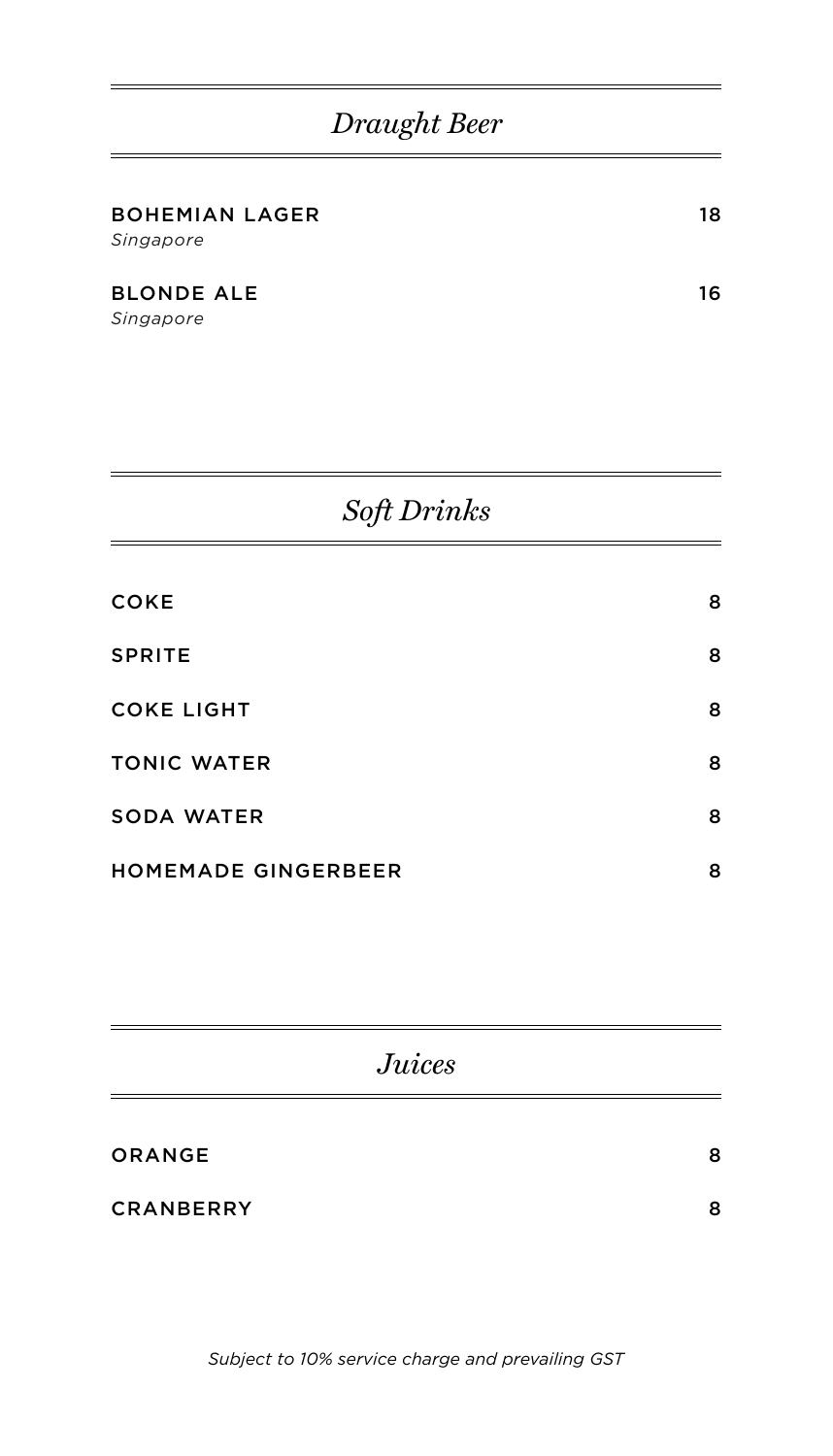| Mineral Water |  |
|---------------|--|
|---------------|--|

| SAN PELLEGRINO, 750ML | 9.50 |
|-----------------------|------|
| ACQUA PANNA, 750ML    | 9.50 |

# *Artisan Coffee (Hot/Iced)*

#### TILL 10:30PM ONLY

| <b>ESPRESSO</b>        | 5  |
|------------------------|----|
| <b>LONG BLACK</b>      | 8  |
| <b>ICED LONG BLACK</b> | 8  |
| <b>CAPPUCCINO</b>      | 10 |
| <b>CAFÉ LATTE</b>      | 10 |